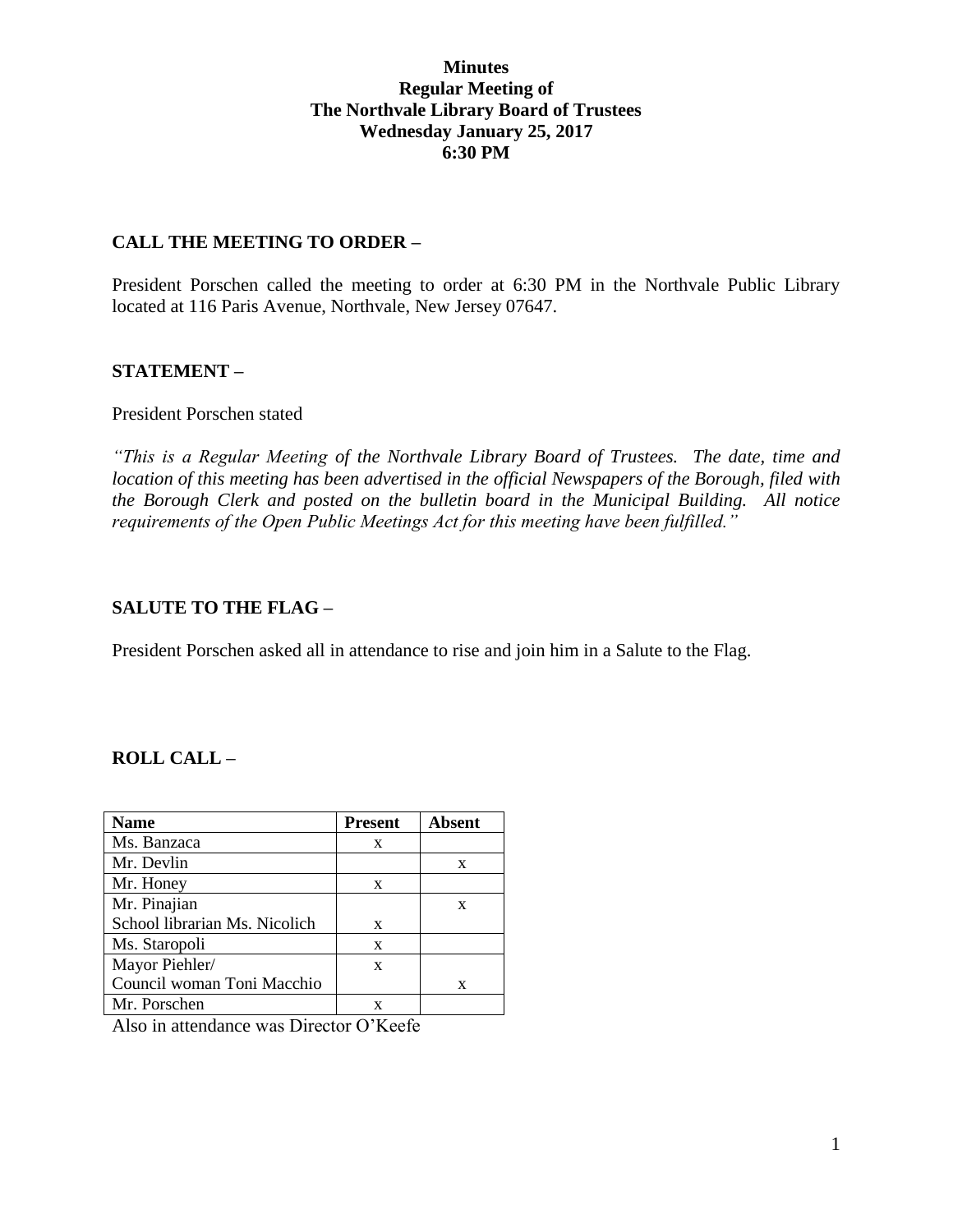## **OATH OF ALLEGIANCE-**

Mayor Piehler read the Oath of Allegiance with Melissa Banzaca and she was sworn in to a five year term expiring on 12/31/21.

#### **APPROVAL OF MINUTES**

Resolved to approve the minutes from the December 28, 2016 regular board meeting

**Name ACTION YES NO ABSENT ABSTAIN** Ms. Banzaca x Mr. Devlin x Mr. Honey | x Mr. Pinajian Ms. Nicolich x  $\mathbf X$ Ms. Staropoli second x Mayor Piehler Ms. Macchio x x Mr. Porschen | motion | x

The minutes were adopted on a roll call vote as follows:

#### **GENERAL DISCUSSION –**

The board discussed the new format of the town calendar and will be able to submit additional information for next year's calendar.

The board will look into buying a new flag for the room.

The board held a discussion on sending out a survey to all Northvale residents to get feedback on the future of the library including programs and collection.

## **Director's Report**

Administrative

• Library Cards: we have 1,300 patrons registered as of today, January 20, 2017. 12 new cards since the last report.

• Strategic Planning: we discussed a sample questionnaire. We may do a mailing, put it on the website, place in library, maybe a live link on the form.

• State Report: compiling all the statistical and financial data required for the March 15, 2017 filing deadline.

Facility

• Outdoor sign: meeting with Mike Sartori, Construction Code Official, on Monday, January 23, to discuss requirements. The board discussed purchasing an electric sign to put on the front lawn. We will begin looking into it.

Programming

- ESL class-8-10 regular attendees
- Beginner's Chinese class-5 students with a waitlist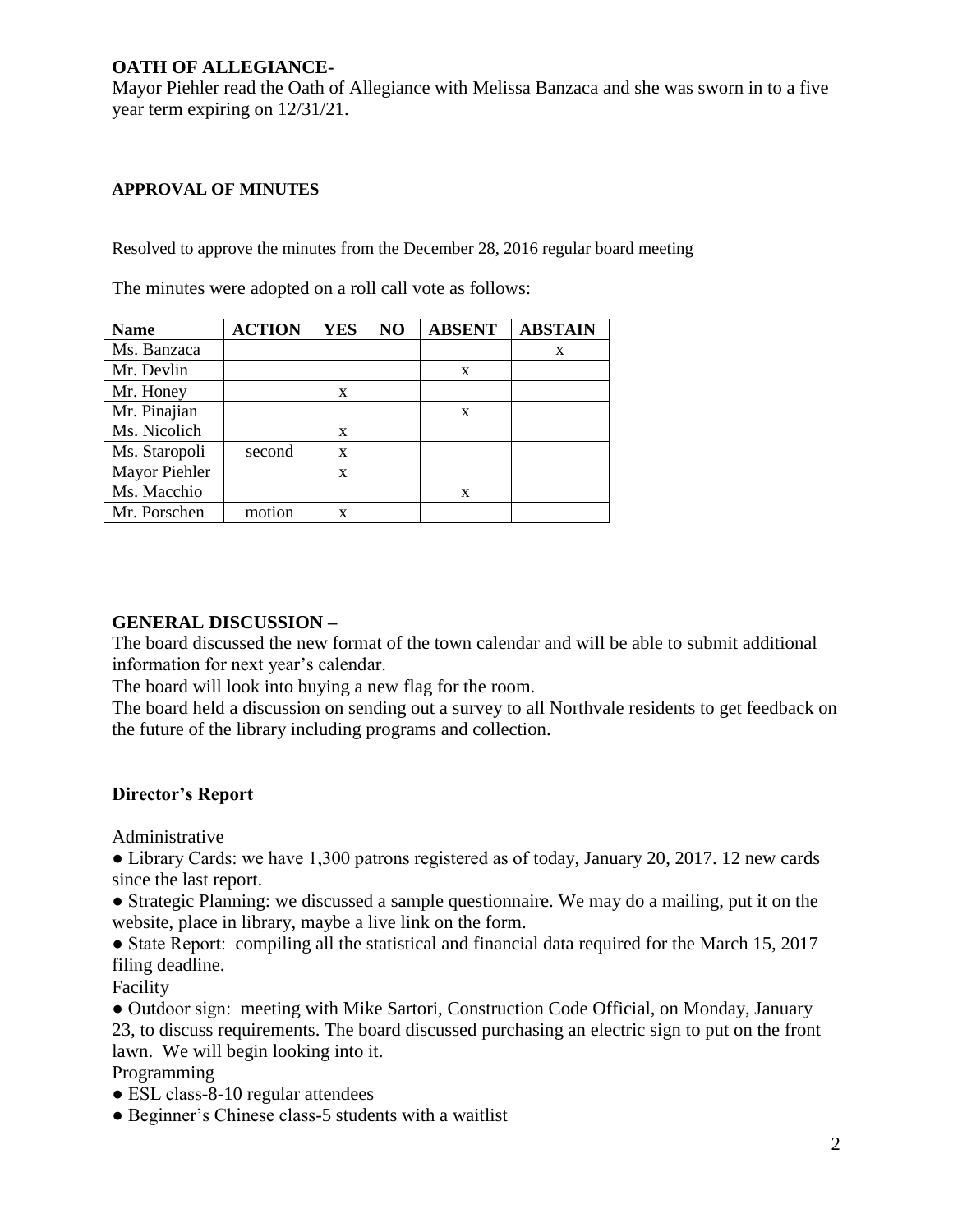- December, 2016 Program Attendance Adults: Holiday Cookie Swap-9 Children's: will provide at meeting Upcoming meetings/workshops:
- Ellen-BCCLS Friends Committee, Wednesday, February 1, BCCLS office

### **Treasurer's Report**

The board discussed the budget for 2017. It should be finalized by next month.

# **ROLL CALL VOTES –**

Resolved to approve the claims list for the month of January in the amount of \$14,148.25. This includes 50% of the BCCLS fees and the full Korean Language subscription.

| <b>Name</b>   | <b>ACTION</b> | <b>YES</b> | NO | <b>ABSENT</b> | <b>ABSTAIN</b> |
|---------------|---------------|------------|----|---------------|----------------|
| Ms. Banzaca   | second        | X          |    |               |                |
| Mr. Devlin    |               |            |    | X             |                |
| Mr. Honey     |               | X          |    |               |                |
| Mr. Pinajian  |               |            |    | X             |                |
| Ms. Nicolich  |               | X          |    |               |                |
| Ms. Staropoli | motion        | X          |    |               |                |
| Mayor Piehler |               | X          |    |               |                |
| Ms. Macchio   |               |            |    | X             |                |
| Mr. Porschen  |               | x          |    |               |                |

The resolution was adopted on a roll call vote as follows:

Resolved to approve the reimbursement for Emily Pepe in the amount of \$37.81 for library supplies.

The resolution was adopted on a roll call vote as follows:

| <b>Name</b>   | <b>ACTION</b> | <b>YES</b> | NO | <b>ABSENT</b> | <b>ABSTAIN</b> |
|---------------|---------------|------------|----|---------------|----------------|
| Ms. Banzaca   |               | X          |    |               |                |
| Mr. Devlin    |               |            |    | X             |                |
| Mr. Honey     |               | X          |    |               |                |
| Mr. Pinajian  |               |            |    | X             |                |
| Ms. Nicolich  |               | X          |    |               |                |
| Ms. Staropoli | motion        | X          |    |               |                |
| Mayor Piehler |               | X          |    |               |                |
| Ms. Macchio   |               |            |    | x             |                |
| Mr. Porschen  | second        | x          |    |               |                |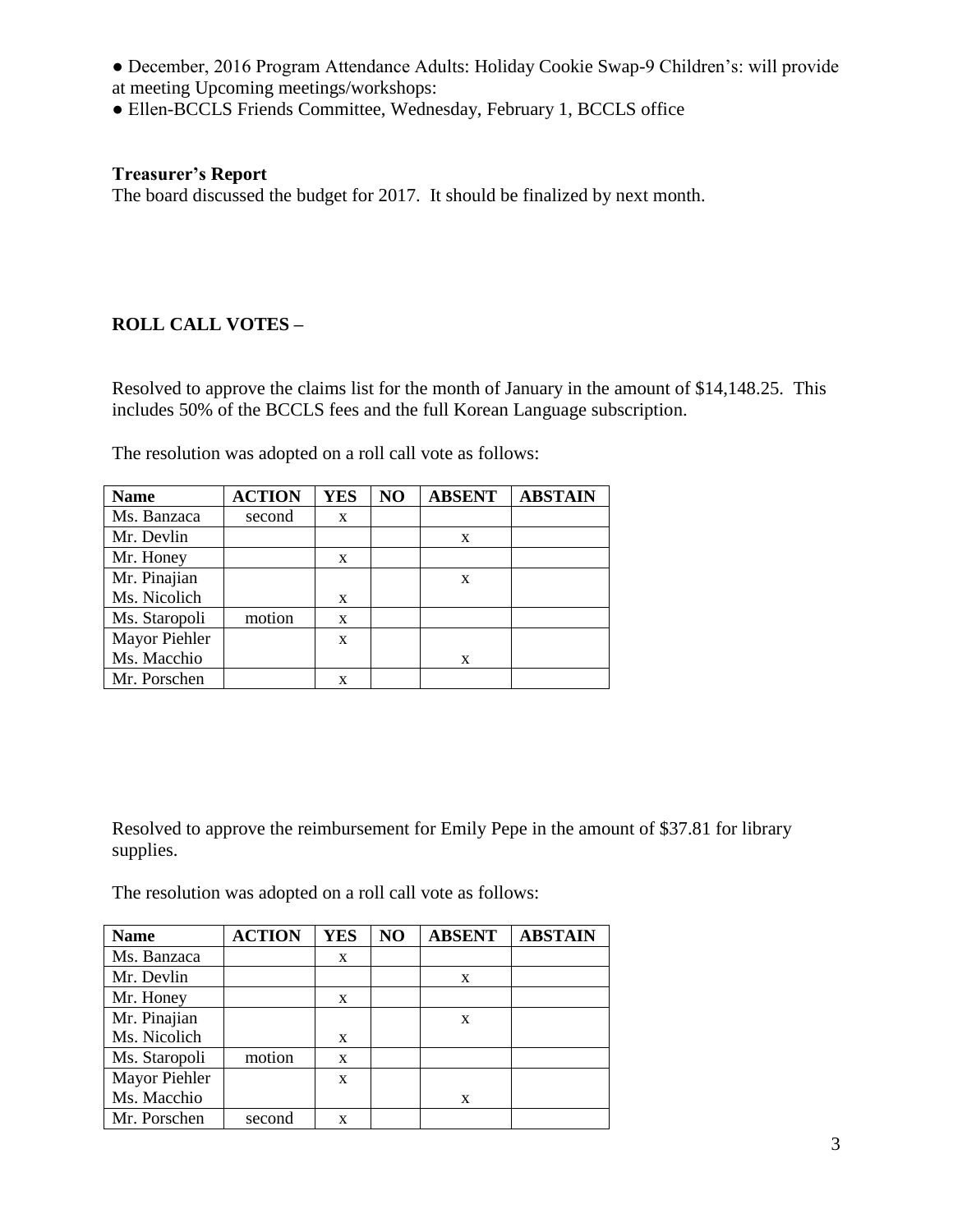Resolved to approve up to 5 additional hours to clean the library and a pay increase for Lut Maclid to \$12.00 per hour.

| <b>Name</b>   | <b>ACTION</b> | <b>YES</b> | NO | <b>ABSENT</b> | <b>ABSTAIN</b> |
|---------------|---------------|------------|----|---------------|----------------|
| Ms. Banzaca   |               | X          |    |               |                |
| Mr. Devlin    |               |            |    | X             |                |
| Mr. Honey     | motion        | X          |    |               |                |
| Mr. Pinajian  |               |            |    | X             |                |
| Ms. Nicolich  |               | X          |    |               |                |
| Ms. Staropoli |               | X          |    |               |                |
| Mayor Piehler |               | X          |    |               |                |
| Ms. Macchio   |               |            |    | X             |                |
| Mr. Porschen  | second        | X          |    |               |                |

The resolution was adopted on a roll call vote as follows:

Resolved to approve the offices and the committees of the Northvale Library Board for 2017 as follows:

Reappointment of Officers: President- Mr. Porschen Vice President- Mr. Devlin Secretary- Ms. Staropoli Treasurer- Mr. Honey

Reappointment of Committees

Personnel Committee- Mayor Piehler, Ms. Staropoli, Mr. Pinajian Operations Committee- Ms. Banzaca, Mr. Porschen, Ms. Staropoli Facility Committee- Mr. Devlin, Ms. Banzaca Budget and Finance Committee- Mr. Honey, Mayor Piehler

The resolution was adopted on a roll call vote as follows:

| <b>Name</b>   | <b>ACTION</b> | <b>YES</b> | NO | <b>ABSENT</b> | <b>ABSTAIN</b> |
|---------------|---------------|------------|----|---------------|----------------|
| Ms. Banzaca   |               | X          |    |               |                |
| Mr. Devlin    |               |            |    | X             |                |
| Mr. Honey     |               | X          |    |               |                |
| Mr. Pinajian  |               |            |    | X             |                |
| Ms. Nicolich  |               | X          |    |               |                |
| Ms. Staropoli | motion        | X          |    |               |                |
| Mayor Piehler |               | X          |    |               |                |
| Ms. Macchio   |               |            |    | X             |                |
| Mr. Porschen  | second        | X          |    |               |                |